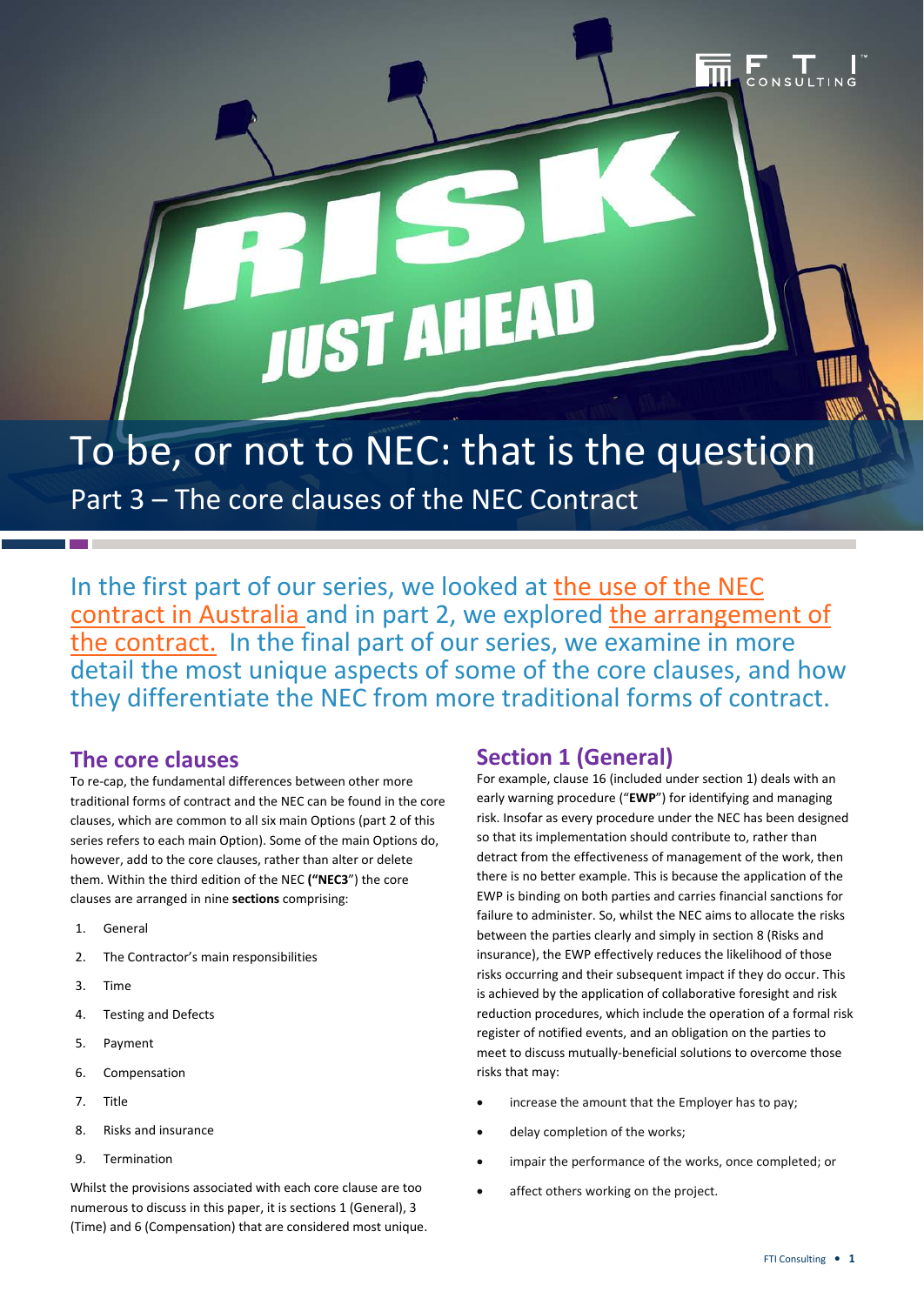The overarching purpose of the EWP is to lead to a much-reduced risk to the Employer of cost and time overruns and of poor performance of the completed projects. $1$  Evidence also suggests that there is a significantly higher likelihood of the Contractor and its subcontractors and suppliers achieving a profit.

# **Section 3 (Time)**

With respect to Time, many of the detailed procedures rely upon the fact that an up-to-date and realistic programme maintained by the Contractor is used in joint decision making. Indeed, the Contractor is encouraged to include '*time risk allowances*' in its programme as part of its realistic planning to cover its risks – these time risks are then retained in the assessment of any delay to planned completion due to the effect of a compensation event.<sup>[2](#page-1-1)</sup> Accordingly, the use of the programme is defined in detail and in such a way that, again, the Contractor is motivated to keep it up to date and realistic.<sup>[3](#page-1-2)</sup>



## **Section 6 (Compensation)**

Similarly, almost all circumstances that may give rise to additional payment to the Contractor are identified as compensation events and include a review of both cost and time implications. This approach contrasts with more traditional and bespoke forms of contract in which the procedure for dealing with compensation can often differ, dependent upon the nature of the event.<sup>[4](#page-1-3)</sup>

Compensation events are events which are at the risk of the Employer that may lead to the payment to the Contractor changing or the completion date. A principle of the NEC is that, when such an event occurs, the Project Manager (who has considerable authority to act and make decisions on behalf of the Employer under the contract) should, whenever possible, be presented with options for dealing with the problem from which they can choose, directed by the interests of the Employer.<sup>[5](#page-1-4)</sup> Conversely, the NEC is also designed to ensure that the Contractor will be unaffected by the choice that the Project Manager makes. To achieve this, the Contractor prepares a quotation for the valuation of the compensation event(s) that is based on a forecast of the impact the change or problem will have on the cost of

carrying out the work – as forecast by the Contractor at the time the event is assessed.<sup>[6](#page-1-0)</sup>

In main Options A and B, the change to the amount that the Contractor is paid for the work is based on the prospective quotation. The Contractor, therefore, carries the potential risk or reward if its forecast of the cost impact is wrong, and the Employer has a firm commitment. In main Options C and D, the quotation is used to vary the target cost, and so the parties will share the risk and reward under the share mechanism.[7](#page-1-5)

In summary, the core clauses seek to address the more confrontational characteristics of traditional types of contracts that necessitate a team-based approach, which must be adopted by the parties to the contract to ensure the success of the project. Culturally, this is a significant change for most people using the NEC for the first time, one that must be wholly embraced to truly benefit from the collaborative approach the NEC engenders. Accordingly, few issues relating to valuation of the work or extensions of time remain should remain unresolved after the event.

## **Conclusion**

Only time will tell if use of the NEC3 (or indeed NEC4) gains further traction in Australia. However, the recent appointment of a dedicated NEC representative in Australia should help increase awareness of the contract. It should also provide a means by which project organisations can access advice and training to appreciate how the NEC3 (or NEC4) can provide a modern method for employers, designers, contractors and project managers to work collaboratively – a goal that has been achieved successfully on many other major projects undertaken elsewhere in the world.

"*I hope to build on the success of the Pithara project and encourage the widespread adoption of the NEC suite of contracts in Australia to improve procurement and encourage collaborative working practices for the benefit of all stakeholders".* **NEC Representative: Australia**[8](#page-1-1)

Furthermore, when coupled with increasing demands from both Government and industry leaders to address concerns about the lack of collaboration between contracting parties, late and/or nonpayment and the extent of costly disputes under the Securities of Payment Act, then it is highly likely the NEC suite of contracts will feature in any contractual and/or cultural revolution that may finally be on the horizon.

 $\overline{a}$ 

<span id="page-1-5"></span><span id="page-1-0"></span><sup>&</sup>lt;sup>1</sup> Guidance notes for the Engineering and Construction Contract (An NEC document) April 2013; Introduction (Objectives; Stimulus to good management); page 3

<span id="page-1-1"></span><sup>2</sup> ibid; Section 3 Time (Core clauses; The programme); page 47

<span id="page-1-2"></span><sup>3</sup> ibid; Introduction (Objectives; Stimulus to good management); page 3

<span id="page-1-3"></span><sup>4</sup> ibid (Objectives; Clarity and simplicity); page 2

<span id="page-1-4"></span><sup>5</sup> Ibid (Objectives; Stimulus to good management); page 4

<sup>8</sup> Mr. Steven Evans, NEC Representative: Australia (+61 (0) 455 449488)